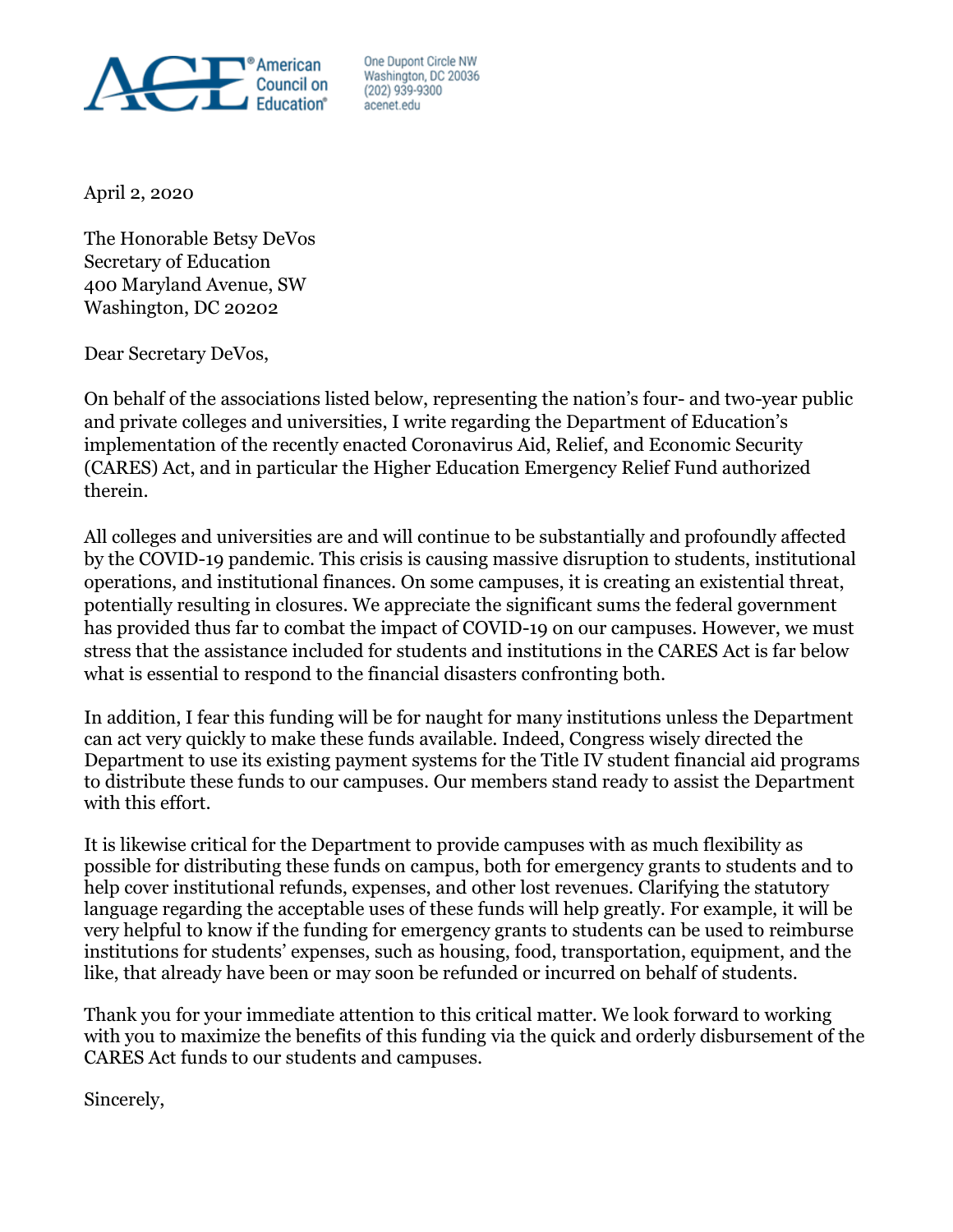Fillmu

Ted Mitchell President

On behalf of:

Achieving the Dream, Inc. ACPA-College Student Educators International American Association of Colleges for Teacher Education American Association of Collegiate Registrars and Admission Officers American Association of Community Colleges American Association of State Colleges and Universities American Association of University Professors American College Health Association American Council on Education American Dental Education Association American Indian Higher Education Consortium APPA, "Leadership in Educational Facilities" Association of American Colleges and Universities Association of American Universities Association of Catholic Colleges and Universities Association of Community College Trustees Association of Governing Boards of Universities and Colleges Association of Jesuit Colleges and Universities Association of Public and Land-grant Universities Association of Research Libraries Coalition of Urban and Metropolitan Universities College and University Professional Association for Human Resources Consortium of Universities of the Washington Metropolitan Area Council for Advancement and Support of Education Council for Christian Colleges & Universities Council for Higher Education Accreditation Council for Opportunity in Education Council of Independent Colleges EDUCAUSE ETS Hispanic Association of Colleges and Universities NAFSA: Association of International Educators NASPA - Student Affairs Administrators in Higher Education National Association of College and University Business Officers National Association of Colleges and Employers National Association of Independent Colleges and Universities National Association of Student Financial Aid Administrators